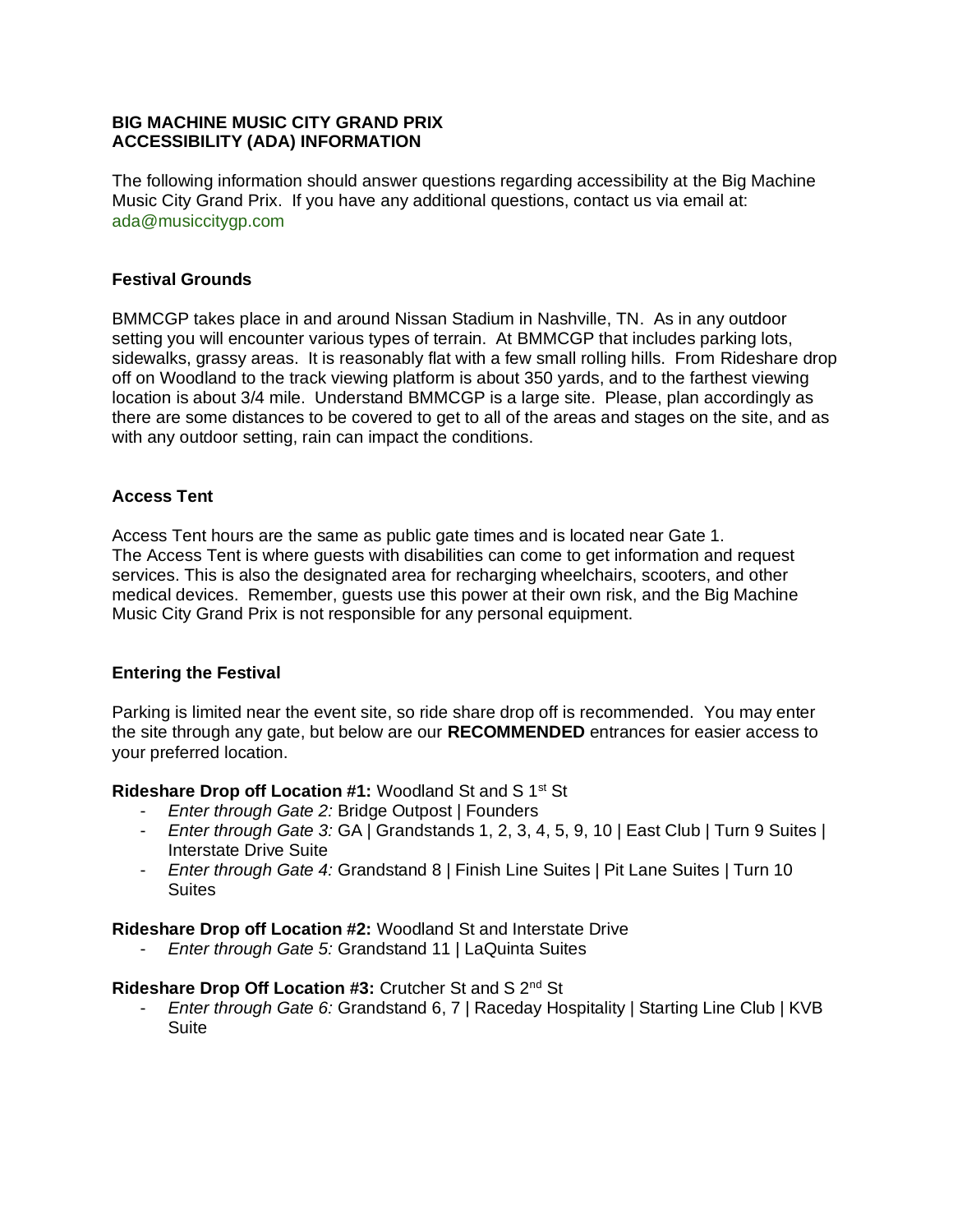## **Accessible Restrooms**

There will be accessible porta-johns near the Accessible Viewing Platforms and in key areas throughout the festival grounds. The concourse level of Nissan Stadium is also open during the event and has permanent restroom facilities available.

# **Accessible Viewing Platforms**

The Big Machine Music City Grand Prix will provide elevated Accessible Viewing for Track Viewing near the Finish Line and Grandstand 9 on the East side of the stadium. The Big Machine Music City Grand Prix will also provide elevated Accessible Viewing for Evening Concert Viewing at the Front of House location in front of the Main Stage located in Lot R1. These accessible viewing platforms are for guests who use wheelchairs, have significant mobility disabilities, or who have difficulty standing for long periods of time. Staff will manage the viewing platform accordingly to make sure all patrons are comfortable during busy times.

# **Golf Carts**

Golf carts operate each day when the gates open until the gates close. Golf carts will be available to transport patrons with mobility impairments. Golf carts travel to and from parking lots and around the event site. Pick-up and drop-off points for golf cart transportation include the Access Tent inside the site footprint near Gate 1 on S.  $1<sup>st</sup>$  St and/or any of the Accessible Viewing platforms. Any additional rules and guidelines, for golf cart transportation will be distributed on-site for patrons who might require this service.

# **Powered Mobility Devices**

Guests with mobility disabilities are welcome to use motorized wheelchairs and three or four wheeled scooters at the Big Machine Music City Grand Prix. For safety reasons, guests may NOT use golf carts, all-terrain vehicles, two wheeled scooters or motorbikes, either in the venue itself, or in the parking areas.

#### **Prescription Medicines**

Prescriptions must have a prescription label. Photo ID must match the prescription label. For the safety of our staff please dispose of all medical waste/syringes in the proper receptacles in our stadium restrooms.

#### **Special Dietary Needs**

If a patron has special medical dietary restrictions, a personal amount of food will be allowed in if accompanied by a doctor's note. Please contact [ada@musiccitygp.com](mailto:ada@musiccitygp.com) with any questions or concerns.